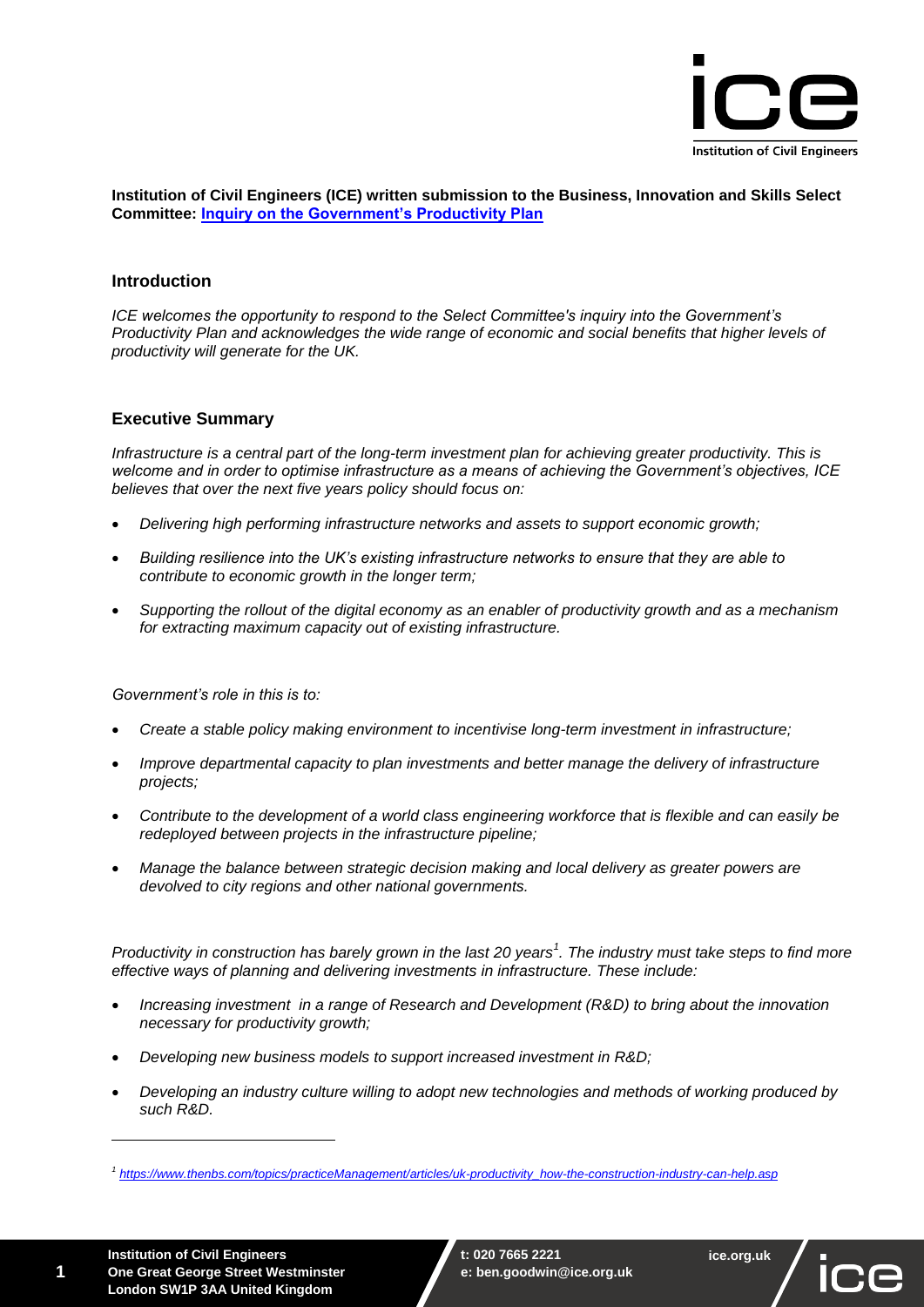

## **Do you agree with the Government's assessment of the reasons for the UK's productivity slowdown? Has the Government acknowledged all of the main causes of the UK's poor productivity growth?**

*1. ICE broadly agrees with the Government's assessment of the reasons for the UK's productivity slowdown.* 

*However, greater recognition is required - relative to other major economies, but particularly France, Germany and the USA - that low levels of productivity have been a long-standing feature of the UK's economy<sup>2</sup> .*

*2. At present the UK is ranked 27th for the overall quality of its infrastructure by the World Economic Forum<sup>3</sup> . Finding sustainable solutions to the productivity slowdown is key to improving this record and therefore the overall provision of infrastructure in the UK.*

## **One pillar of the Government's Plan is to increase "long-term investment". It outlines eight areas with specific measures to increase productivity.**

### **a. Why has the UK's long-term investment been so low up to now?**

- *3. Long-term investment in infrastructure drives economic growth, which in turn acts as an enabler for higher levels of productivity.*
- *4. Levels of long-term investment have generally been stable in the infrastructure sectors where there are clearly defined incentives for investors, which have been derived from thorough consultation and are well supported by robust regulatory frameworks. The water and energy sectors are both good examples in this context.*

*Infrastructure sectors where long-term investment has generally been weaker have tended to be those in which a stable policy and regulatory environment has been absent; such as roads, rail and flood protection. However, ICE does note the steps being taken to address these weaknesses, particularly in the strategic roads sector where investment is being channelled through back-to-back five year strategies.* 

- *5. Long-term investment in new infrastructure is a particular challenge. For institutional investors specifically, the risks associated with investing in new infrastructure tend to be greater than those encountered in existing infrastructure or brownfield projects<sup>4</sup> . These risks include:*
	- *The changing policy and regulatory landscape;*
	- *Capabilities around calculating project costs;*
	- *Accurately determining project procurement and construction timeframes.*

*Existing infrastructure or brownfield projects, for example in UK airports and HS1, have been more attractive to institutional investors because future cost and revenue streams are easier to predict where infrastructure is already operational.*

*6. ICE believes that the Government does support measures for investment in infrastructure. Measures such as growing the Public Private Partnership (PPP) market and streamlining the planning system for nationally significant infrastructure projects have had some success. The UK Guarantee Scheme has* 

**2**



*<sup>2</sup> [https://fullfact.org/economy/low\\_productivity\\_britain\\_america\\_germany-45141](https://fullfact.org/economy/low_productivity_britain_america_germany-45141)*

*<sup>3</sup> <http://reports.weforum.org/global-competitiveness-report-2014-2015/rankings/>*

*<sup>4</sup> [http://www.cbi.org.uk/media/1507874/cbi\\_-\\_an\\_offer\\_they\\_shouldn\\_t\\_refuse\\_-\\_attracting\\_investment\\_to\\_uk\\_infrastructure.pdf](http://www.cbi.org.uk/media/1507874/cbi_-_an_offer_they_shouldn_t_refuse_-_attracting_investment_to_uk_infrastructure.pdf)*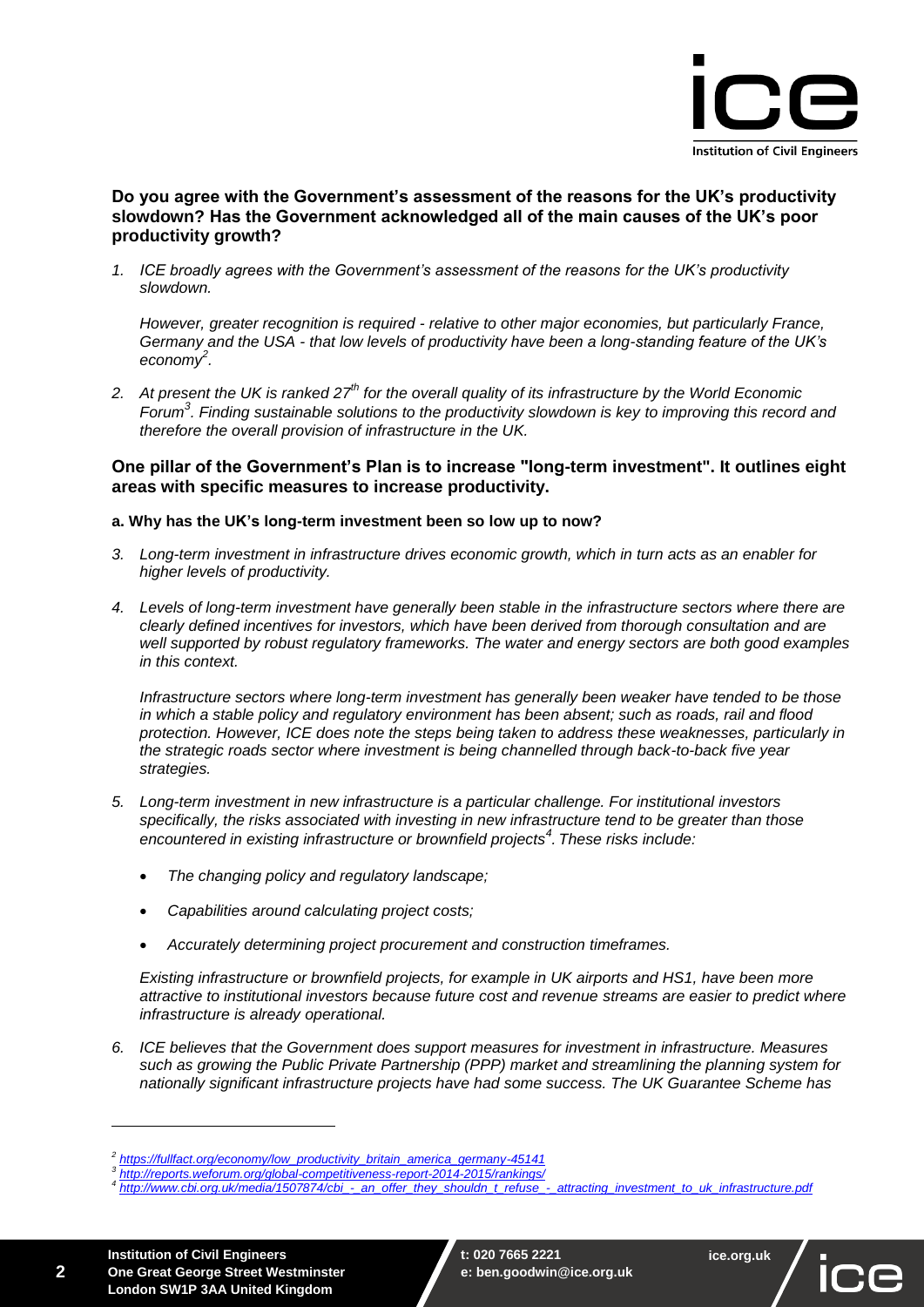

*also had a positive impact in supporting a number of major projects, but further incentives will be required when the scheme closes at the end of 2016.*

*However, a lack of independent and strategic assessment has meant that it has been difficult for longterm investment decisions to be made. This applies to a range of investors, both public and private, and further exacerbates issues around determining long-term investment risk.* 

#### **b. How can we ensure that the measures relating to long-term investment in the new Plan will contribute to productivity growth?**

*7. The Government has committed to taking a decision on airport capacity in the south east by the end of 2015. Through its economic, social and environmental assessment of the options, the Davies Commission has also drawn conclusions around which of these would produce the greatest increase in productivity.* 

*ICE believes that the measures relating to long-term investment in the Plan will make the greatest contribution to productivity growth if they are evidenced-based in this way. In this respect, we welcome the Government's commitment to invest £100 billion in infrastructure over the course of the Parliament, but urge that this be tied to a thorough strategic assessment of future requirements.* 

*In particular, there is no reason why an evidenced-based approach could not be applied to the measures contained in the Plan that are more forward facing. For example, in producing the second Roads Investment Strategy or in policy aimed at refocusing the development of the railways, which are both included in the Plan's measures for the transport sector.* 

- *8. The Government must also focus on developing departmental capacity to better plan investment and manage the delivery of infrastructure projects in the areas where it provides significant funding, including in the roads and railways sectors. This means building and retaining the skills base in the relevant departments, benchmarking performance against the success of the highest performing private investors in infrastructure and putting in place the necessary governance processes to properly hold executive agencies to account.*
- *9. We welcome the announcement that the Government is to develop a new Transport and Infrastructure Skills Strategy. It is integral that the UK maintains a healthy pipeline of skilled workers in the rail and*  road industries. In addition, we believe that the NIP for Skills (which this strategy will sit alongside) will have the greatest long-term impact on productivity growth if it is delivered by Infrastructure UK: given its *own underlying strategic remit.*

*Building a workforce that is flexible and that can easily be redeployed between projects in the infrastructure pipeline will make a positive contribution towards productivity growth.*

- *10. There is more that can be done in schools to ensure that there are enough engineers coming through the pipeline to deliver the infrastructure of the future, including:*
	- *Increasing the number of maths and physics teachers in schools so that all children have the opportunity to take Science, Technology, Engineering and Maths (STEM) subjects;*
	- *Ensuring that Ofsted rigorously inspects schools' careers guidance so that the range of modern STEM paths available, including vocational and technician roles, are communicated to students.*
- 11. *Finally, upskilling and life-long learning are both important in ensuring that we have a workforce capable of delivering our future infrastructure needs. ICE is currently developing an Academy, which aims to just exactly this. The ICE Academy will upskill the existing workforce and those who have taken career breaks by providing topical learning content structured around four knowledge areas - technical, business skills, people skills and personal development. It will offer a growing range of mid-career qualifications to help our members maintain relevance in the market, some of which will be supported by training.*

**3**

**ice.org.uk**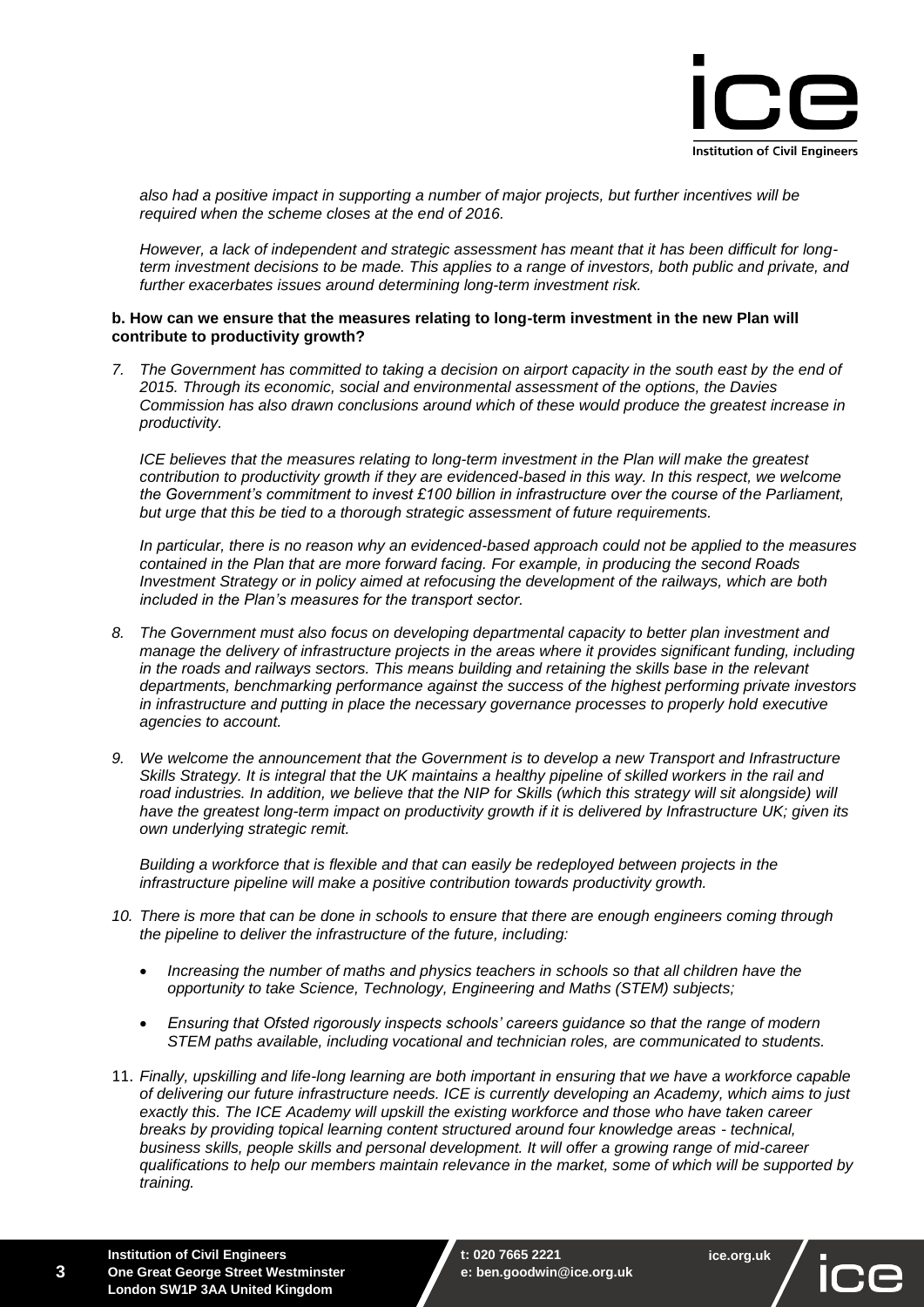

## **The second pillar of the Government's Plan is to encourage a "dynamic economy". It outlines seven areas with specific measures to increase productivity.**

#### **a. What are the main weaknesses of our economy, in terms of dynamism, which are supressing our productivity?**

- *12. ICE believes that moving towards a more digitised economy will enable maximum capacity to be extracted out of existing infrastructure networks, therefore acting as an enabler for growing productivity. At present, the relatively slow rollout of smarter technology, real time data and network management across the energy, transport and water sectors respectively, is hindering the potential to do so.*
- *13. We are also aware that the construction industry requires major improvements to increase its own productivity. In the UK, between 1997 and 2008, productivity in construction was 0.8% compared to 4.2% in the manufacturing industry<sup>5</sup> .*
- 14. The Plan suggests that under investment in R&D is a particular cause of low productivity in the UK. The *construction industry itself has a poor record on investing in R&D to stimulate the sort of innovation that could help grow productivity. Increasing R&D in the sector is likely to require new business models that address low levels of profitability.*
- *15. However, low levels of innovation are not solely attributable to under investment. The industry, by its own omission, has struggled to make the cultural changes necessary in order to fully embrace new technologies and methods of working that would grow productivity. Instead, there remains a preference for consolidation and traditional project management methods, characterised by low levels of learning and knowledge sharing with associated fields.*

*The industry must exploit new technologies and innovations to grow productivity rather than using them to entrench existing practices, including:*

- *Greater use of Building Information Modelling in data management;*
- *Taking more whole life approaches to project costs<sup>6</sup> and asset management<sup>7</sup> ;*
- *Developing a better understanding of how design-to-value can reduce overall project costs.*
- *16. Through our Industry Transformation programme we are taking action to help the construction industry to utilise the tranche of technologies and approaches outlined above<sup>8</sup> . Not only will the programme help to drive productivity growth, but it will also better prepare industry for growing global challenges, including: demographic change, greater urbanisation, resource scarcity and climate change resilience.*

#### **b. Do the measures introduced under the plan address those weaknesses and are they appropriate?**

- 17. Measures in the Plan relating to planning focus mainly on housing and in particular fast tracking *Brownfield sites for development. There is little consideration of how changes to the wider infrastructure planning regime would help to boost productivity and the role that economic infrastructure plays in regeneration alongside housing.*
- *18. There is also a case for including more detail in the NIP infrastructure pipeline, so that details around the viability, size and income potential of projects are clearer to investors. This will help potential investors to better determine the risk associated with given infrastructure projects and is therefore likely to incentivise investment.*

*<sup>5</sup> [http://www.ons.gov.uk/ons/dcp171766\\_283259.pdf](http://www.ons.gov.uk/ons/dcp171766_283259.pdf)*

*<sup>6</sup> <http://constructingexcellence.org.uk/resources/whole-life-costing/>*

*<sup>7</sup> <https://www.thomastelford.com/books/SampleChapters/00-prelims.pdf>*

*<sup>8</sup> <https://www.ice.org.uk/disciplines-and-resources/industry-transformation>*